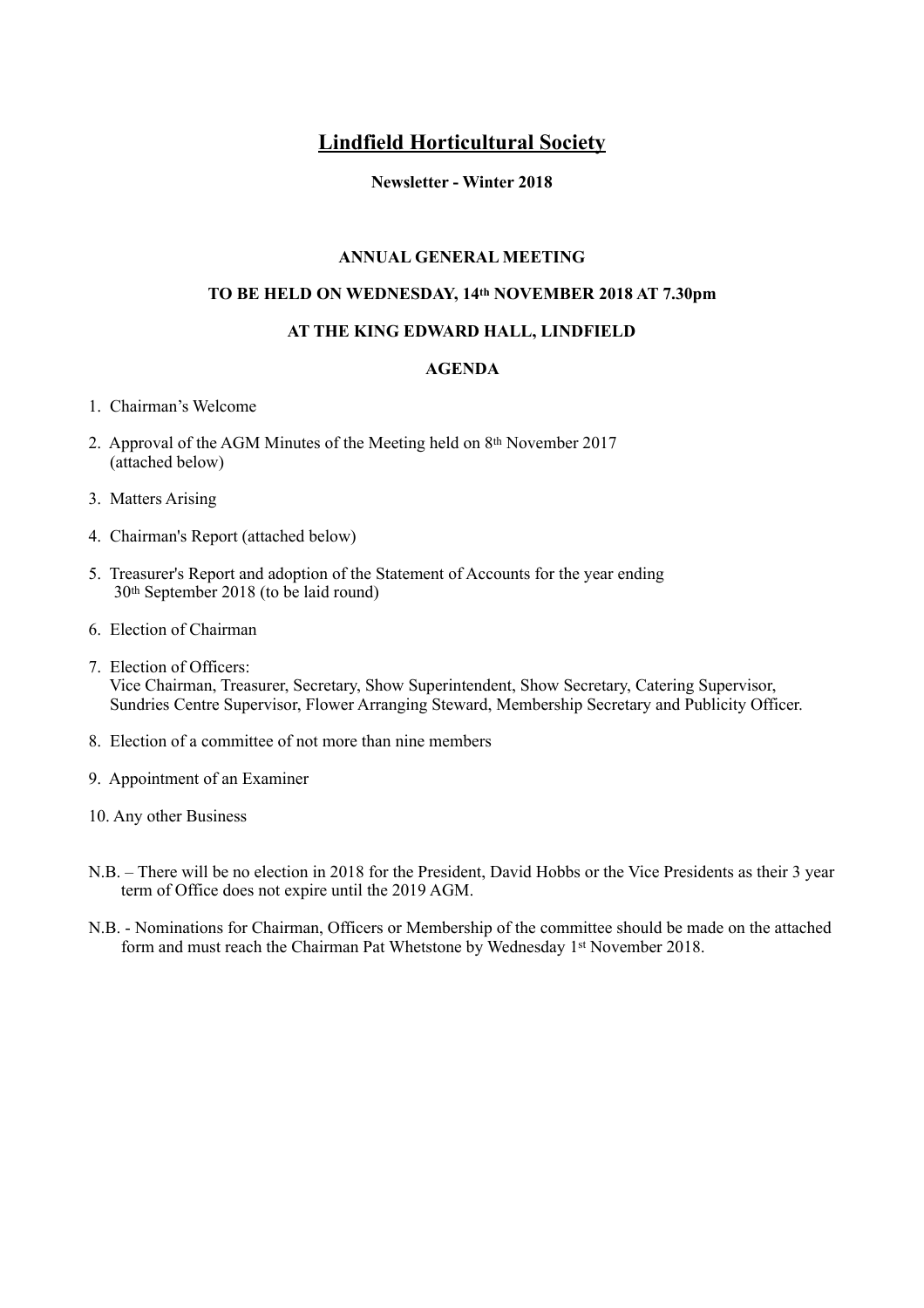#### **Minutes of AGM held on 8th November 2017**

**1. Chairman's Welcome.** Chairman, Chris Gurr welcomed everyone to our annual AGM.

**2.** Minutes of 2016 AGM Approved. (Proposed by Michael Elliott, seconded by Gill Jones)

#### **3.** No matters arising.

**4. Chairman's Report (attached to AGM agenda).** Since last year's AGM, to date, volunteers have put their names forward for various roles but your committee is looking for a few more volunteers to carry out other roles in order that we can continue to run the LHS as efficiently as possible. Some of the vacancies are for roles that only require a few hours commitment on a very few days each year.

As mentioned in the Newsletters throughout this year, all our events in 2017 were successful. However, I repeat my comments of last year in that I am anxious not to 'sit on my hands' and if anyone has any suggestion for new events or what could be done to improve 'things' in general, would they please let me or any committee member know. Even suggesting a 'new' class at one of our shows would be welcome as was the suggestion for the inaugural Imposed Flower Arranging competition which was a success at this year's Autumn Show.

Our 2017 events have been very successful thanks to the organisers and helpers who should all be congratulated for all their hard work and, of course, the support of all those who attended the events is much appreciated. In my mind, there are too many hi-lights to go into in detail but I would like to mention that the inaugural Garden Forum was a great success and the four guest experts and the audience all enjoyed themselves, so much so that your committee are planning to discuss organising a similar event for 2019. Another first for this year was the successful Willow Weaving Workshop which was one of my personal highlights of the year and is planned to be repeated next year. The Christmas Table decoration was also something new for 2016 and hopefully, something similar can be arranged in the future. Gill Jones has been running various trials for the first time at the Sundries Centre and would those involved please phone her on 01444 483040.

I am looking forward to attending as many of the LHS 2018 events as possible and one of my goals for the society in 2018 is to encourage all members to spread the word of our success in the hope of increasing our membership.

Chris then announced that he is retiring as Chairman but will still be involved in the Society and contribute to events . Neal McNamara then paid tribute to Chris and all the hard work he has done over the past two years.

**5. Treasurers report.** The Society has made a profit of £641.00. This was due to a reduction in printing costs. However the sundries centre sales have been sluggish and an overhaul maybe required . Concerns were expressed about membership. Membership has been declining in the last few years and this impacts on finances. Michael Elliott then thanked his team of Joyce Gladwell, Sandra Huggett and Anne Peters for all their hard work. He also went on to say that Anne was retiring this year as Assistant Membership Secretary but that Anne Bradshaw had agreed to take over her role. The accounts were adopted.

**6. Election of Chairman.** Our President David Hobbs thanked everybody for attending and announced that Pat Whetstone was taking over as Chairperson. Her nomination was unopposed. - proposed by Chris Gurr, seconded by Michael Elliott.

At this point, Pat Whetstone took over the meeting.

#### **7. Election of Officers**

Vice Chairman: Andrew Harding - Treasurer: Michael Elliott for 2018 Minutes Secretary: Susan Barrett - Show Secretary: Deborah Novotny Catering Supervisor: Debbie Anscombe - Sundries Centre Supervisor: Gill Jones Flower Arranging Stewards: Jacqui Essen and Gill Jones Membership Secretary: Joyce Gladwell - Publicity Officer: David Barrett Show Superintendent: Andrew Harding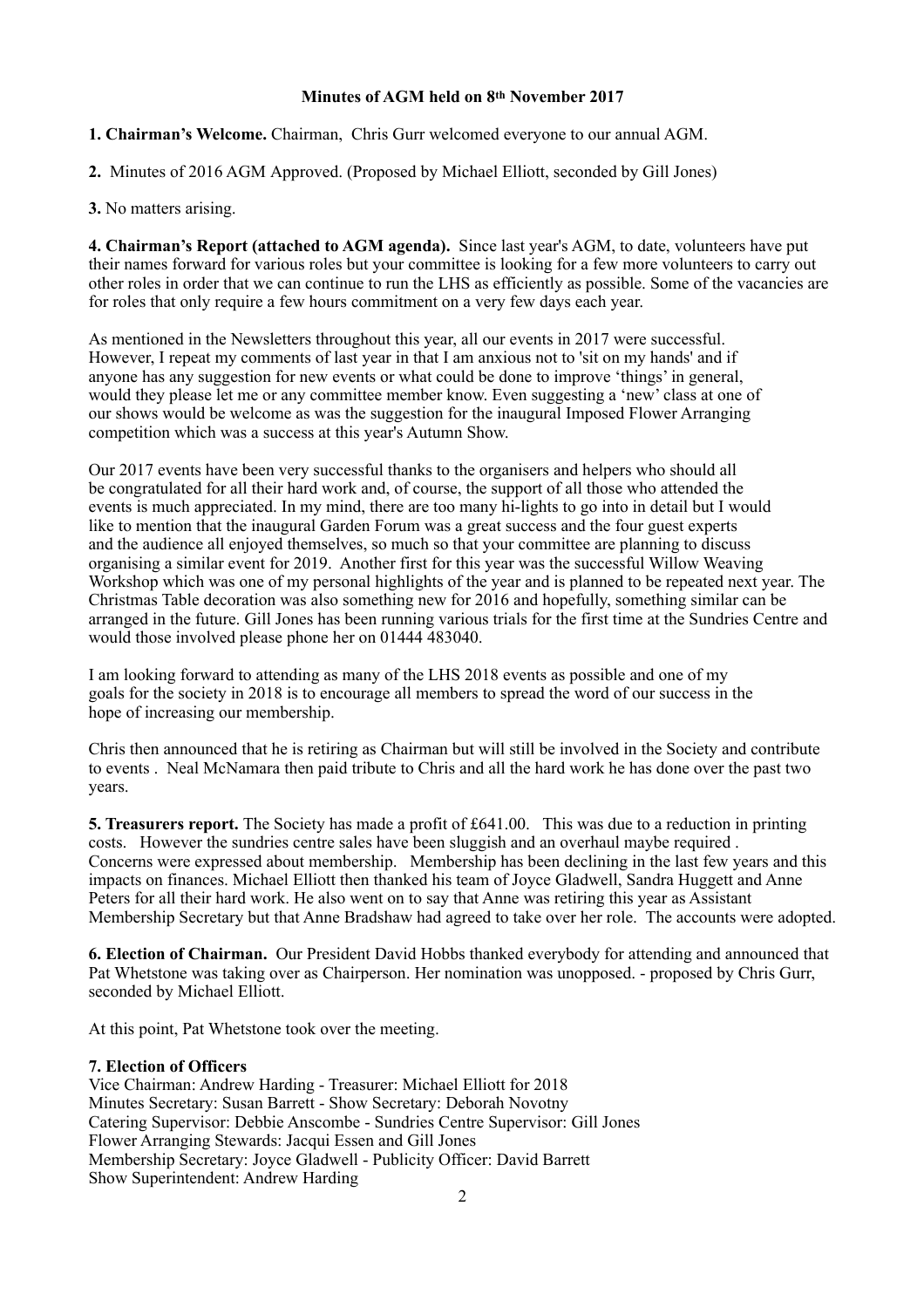\*\*\*\*Pat pointed out that as she was now Chairperson there was a vacancy for Hon. Secretary. She asked that anyone who was interested in taking on the role to get in touch with her.

The Election of officers - proposed by Chris Gurr, seconded by Neal McNamara - was unopposed.

#### **8. Election of Committee**

Sheila Hobbs, Anne Marsden and Chris Gurr were staying on the committee. Joining the committee were Clare Wilson in the role of Assistant Show Secretary and Jacqui Essen as Joint Floral Steward. The election of committee members was unopposed - proposed by Neil McNamara, seconded by Debbie Anscombe.

#### **9. Appointment of Examiner**

Malcolm Springall agreed to continue and he was thanked for his support.

## **10 A.O.B**

-

Four committee members are retiring Heather Martin, Jenny Samuels, Anne Peters and Janice Black who is retiring on a temporary basis due to her husband's poor health and may return when his health has improved. It was emphasised that their work had been highly valued and they would be welcomed back. Their ongoing support will be welcomed and Jenny Samuels will organise a willow weaving event for March next year. In appreciation of their support they were each given a bouquet of flowers.

Chris Gurr mentioned a need for more able bodied people to help with coffee mornings and shows so that furniture and heavy items could be lifted.

Pat Whetstone stressed how important it is that someone comes forward to take over from Michael Elliott as Treasurer. In an ideal world someone would stand up tonight and say "I will do it" then I would shout "eureka" and give them a hug. But joking aside please remember that the society cannot run without a treasurer. We are the best HS in Sussex and we cannot give up.

# ✂ ………………………………………………………………………………………………………✂

# **NOMINATION FORM**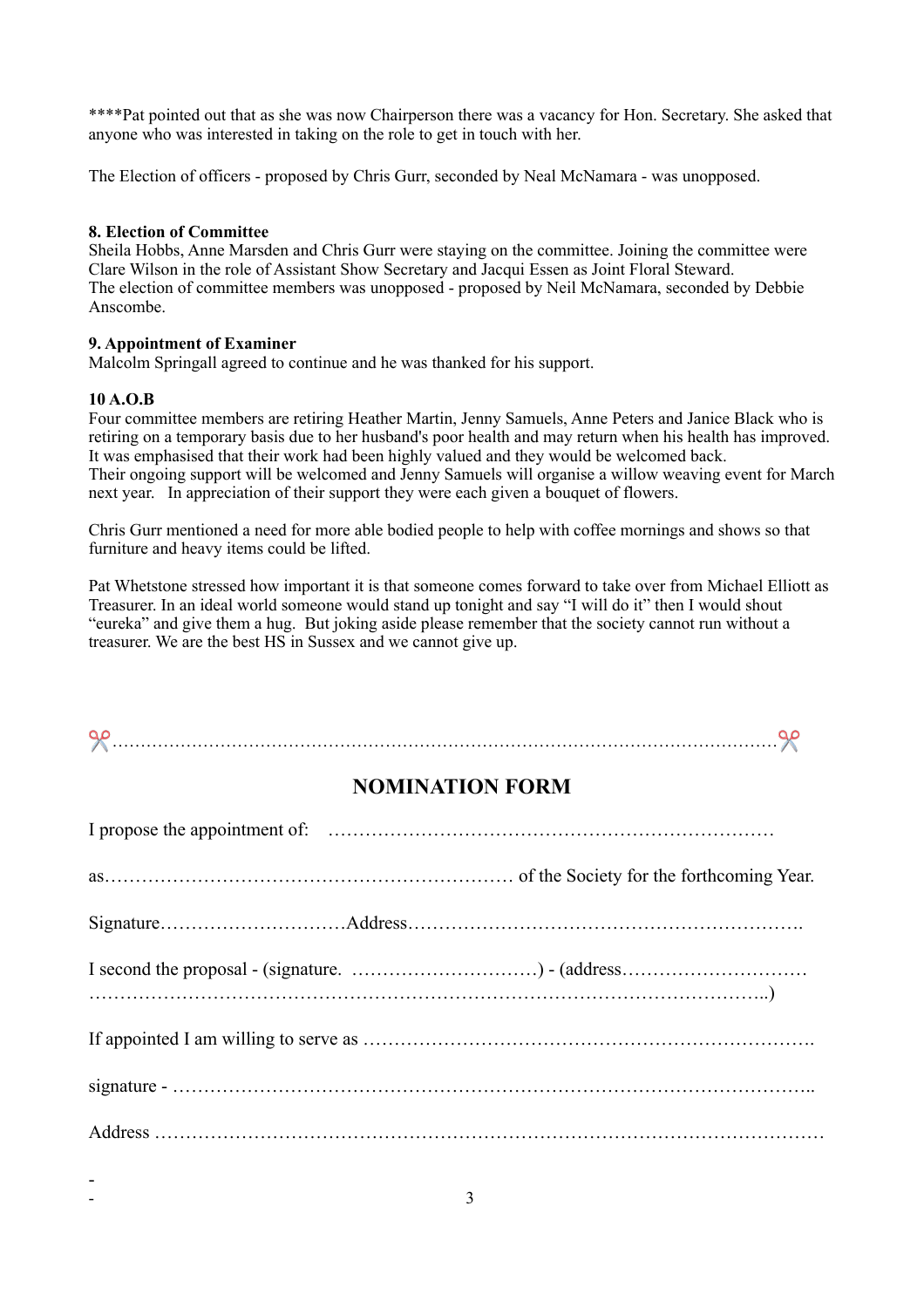## Chairman's Report (2018)

Despite the exceptionally warm weather causing havoc with the gardening calendar, we have had three great shows this year. Thanks to all the exhibitors for producing the exhibits and to all the officers, committee and volunteers for their help during the shows.

The talks, coffee mornings, outings and sundries centre have also been well supported. Thanks once again to all the organisers and volunteer helpers.

We have a great group of Officers and Committee members. I would like to thank them for all the hard work they do.

As you know, after doing the job for thirteen years, Michael Elliott is retiring as our Treasurer. The good news is that although we have not had a volunteer to take on the treasurer's job, Michael has agreed to continue to keep the accounts. He will no longer be on the committee and will not be doing any decision making.

Also retiring this year are Joyce Gladwell our Membership Secretary and Anne Bradshaw, her Assistant. Joyce has been doing the job for many years. The good news is that Joyce and Anne have both said that they will help with the raffles. Jacqui Essen and Christine Crawley have agreed to take on the jobs of Membership Secretary and Assistant Membership Secretary.

I have continually been asking for more assistance from members to help. Apart from two or three members who always volunteer (thank you) I have not had much success. I am afraid that the time has now come that unless we have more assistance, the LHS cannot continue to run as it currently does.

At the present time we need a Secretary. I am still doing the secretary's job along with being Chairman. We need more committee members. Although Michael Elliott is continuing to keep the accounts, we still need someone to do some of the accounting jobs that he did. I am sure that Gill Jones could do with a few more volunteers at the Sundries Centre. Deborah Novotny is retiring as Show Secretary and Debbie Anscombe is also retiring as Catering Supervisor. 2019 will be their last year.

We need help, for about two hours, from 5.30pm on the Friday evening before each show to get the hall ready. I, for one, am fed up of having to carry tables and boxes of vases from the shed into the hall because we do not have enough men to help. We also need help on Saturday morning from 10.30am to set up the tables and chairs in the jubilee room for afternoon tea. On the Saturday afternoon of each show we need volunteers for about an hour to give a break to the people doing the raffle, taking money on the door and membership renewals. I also know that Debbie Anscombe's list of helpers for serving tea and coffee at the shows and coffee mornings is getting shorter. And of course after the show we need help clearing up. The tables and boxes that came out of the shed need to be put back!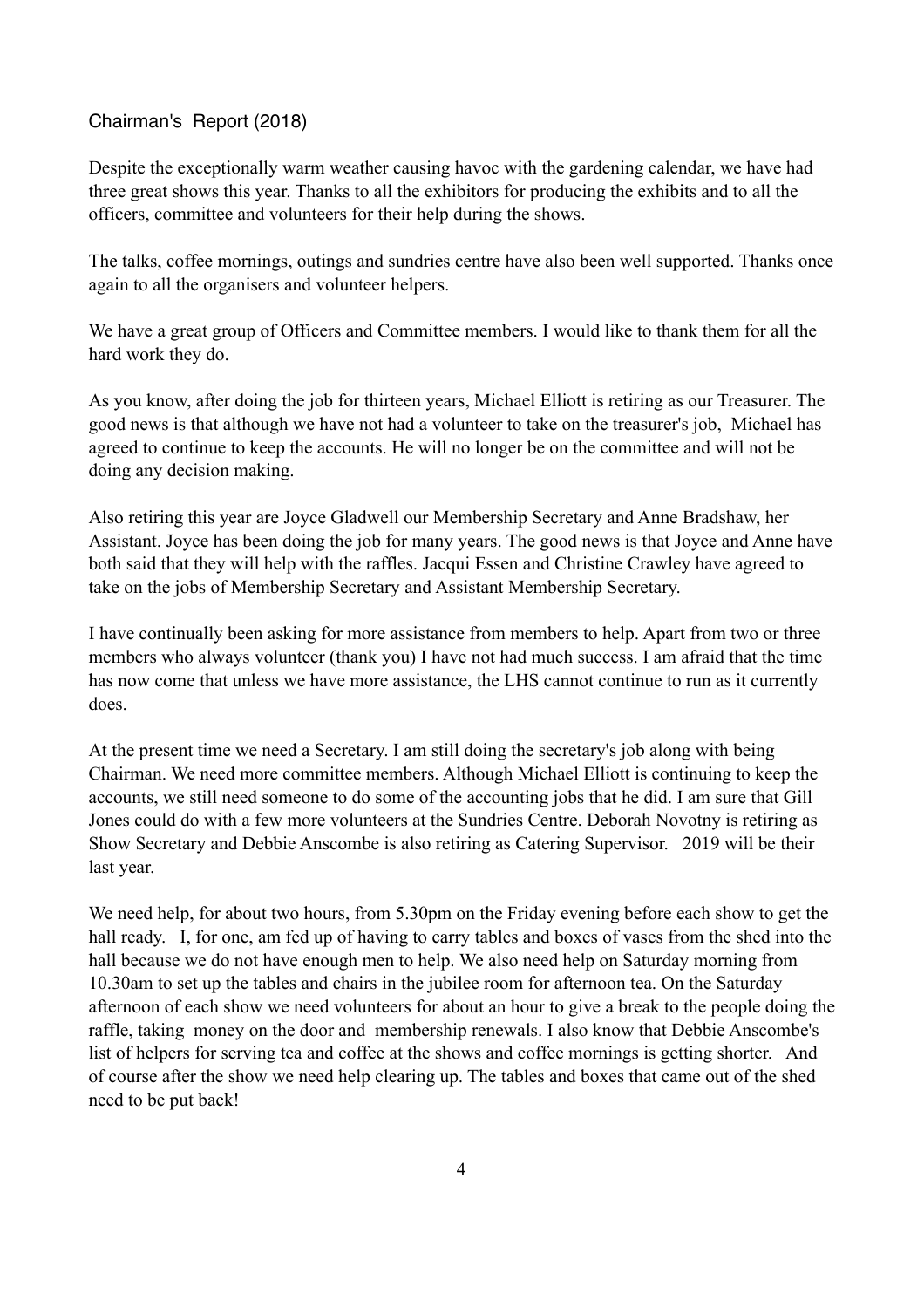We are not asking for members to help at every show, talk or coffee morning. In an ideal world it would be great to have a list of volunteers who we could call on. We could then work out a rota of volunteers for each event.

In the same ideal world it would be great if we could get someone to take over as Show Secretary as they could then work with Deborah Novotny in 2019 to learn the ropes. It does not have to be one person. It could be a couple or two friends. The only criteria is that you have to be computer literate. The same goes for the job as Catering Supervisor - for this job you don't need to know how to work a computer, just know how to make a good cup of tea.

Please remember that if we do not get more help we may have to cut out one of the shows and cut down on the talks, coffee mornings, outings and sundry centre openings.

The committee are looking at making some changes to the Christmas Party as from next year. Again, because of the amount of work involved we are thinking that we will prepare the food as usual but may pay for some help to serve each course and to clear the tables between each course. Another thing we are thinking of doing is letting members bring their own drinks and glasses. This would save us having to apply for a license, purchasing all the drinks and asking someone to run the bar. It means that the committee would be able to sit back and enjoy the evening like everyone else.

Another idea we are thinking of is allowing members to pay their subscriptions directly into the LHS bank account. Many people nowadays have online banking and many more pay their bills by standing order or direct debit so why not pay your LHS subscription that way. **You would of course still be able to pay by cheque or cash to the membership secretary at the shows, talks or coffee mornings and by post.** Perhaps you could let me have your thoughts on this.

Once again, I would like to thank the officers, committee members and the unsung heroes who give up their time to help. Please don't ignore this report. If anyone wants any information about vacant jobs or just about helping out please contact me. We have a great society and nobody wants to see it decline. The future is up to you - the members.

Pat Whetstone Chairman Lindfield Horticultural Society Tel: 01444 483236 Email: whet25@btinternet.com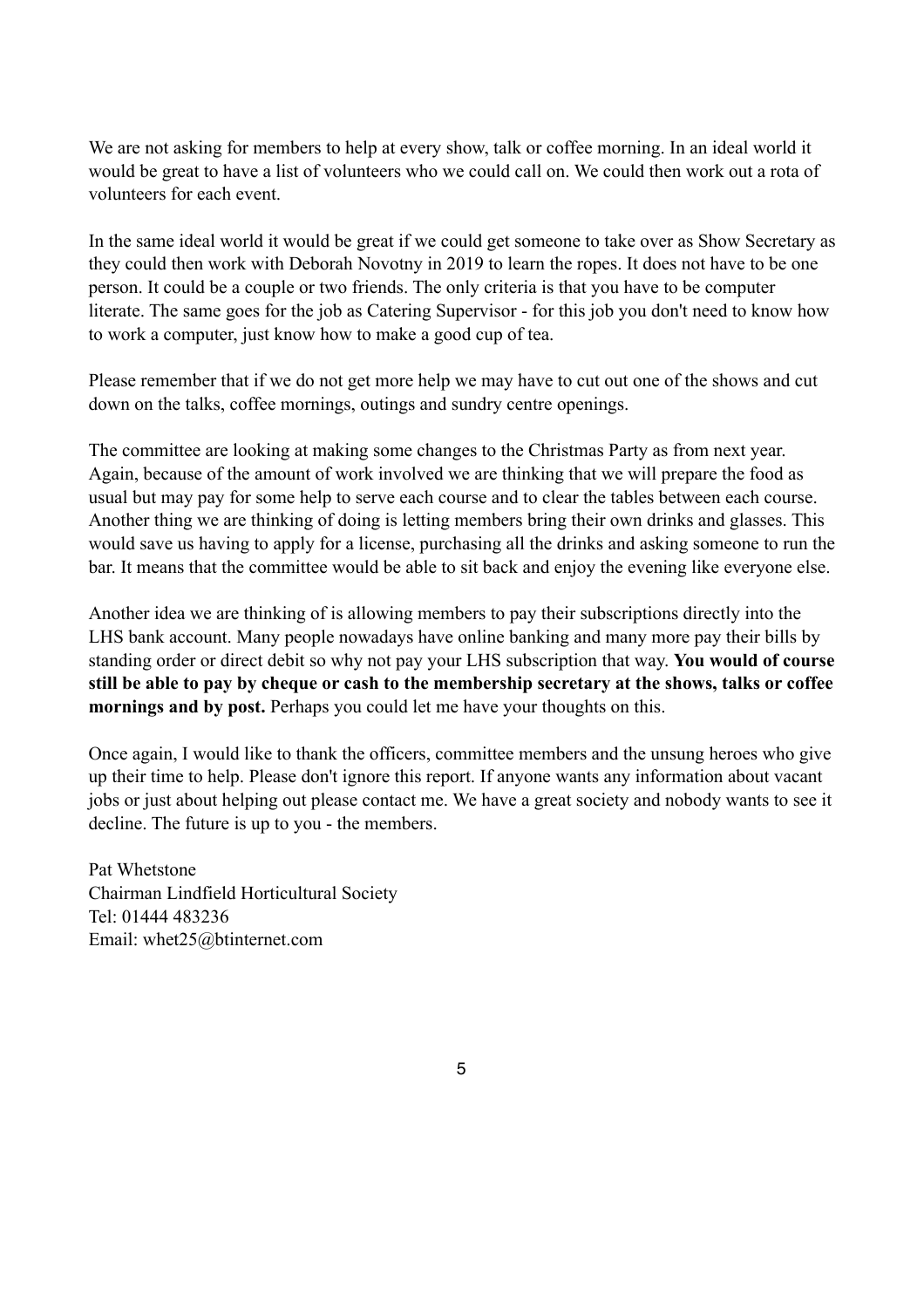## **Autumn Show**

The King Edward Hall was looking at its best on 9 September at the Autumn Flower and Produce Show. The quality, variety and large number of exhibits was exceptional and did not disappoint the150 plus who attended the show, most of whom were particularly drawn to the astonishing high standard, variety and colour of the considerable number of dahlias on Show.

Congratulations to all who took part, particularly to the following winners of the various trophies and awards:-

Ian Cooper - The Bob Lacey Salver Richard Hilson - The Massey-Dawson Cup Richard Hilson - The Helena Hall Cup Richard Hilson - The Dahlia Members Cup Richard Hilson - The Huddart Cup Alison and Michael Elliott - The President's Salver Richard Hilson - The Dahlia Championship Cup Jenny Purdon - The Penny Cup Wendy Dumbleton - The Harry Tester Cup Alice Anderson and Noah Stoney - LHS Junior Cup Alice Anderson - LHS Junior Shield Eleanor Anderson - Kieron James Toys Shield Ian Cooper - The LHS Pumpkin Cup Michael Elliott - The Peter Day Cup

The Best in Show winners

Richard Hilson - Vegetables Ian Cooper - Fruit Maureen Manley - Handicraft Jocasta Fearn - Cookery Jenny Purdon - Floral Art Andrea Fall - Trug/Basket

The Annual Cups/Awards (full details of which appear in the Annual Schedule) for accumulated results during all the 2018 Shows went to:-

Helen Dunlop -The Lady Wilkinson Silver Tray Jeff Essen - The Morecombe White Cup Jean Sedgley - The Proctor Cup Richard Hilson - The Shepherd Cup Andrea Fall - The Ron Pickett Trophy Florence Fearn-Hughes - The LHS Junior Perpetual Shield Alice Anderson - The Shepherd Perpetual Shield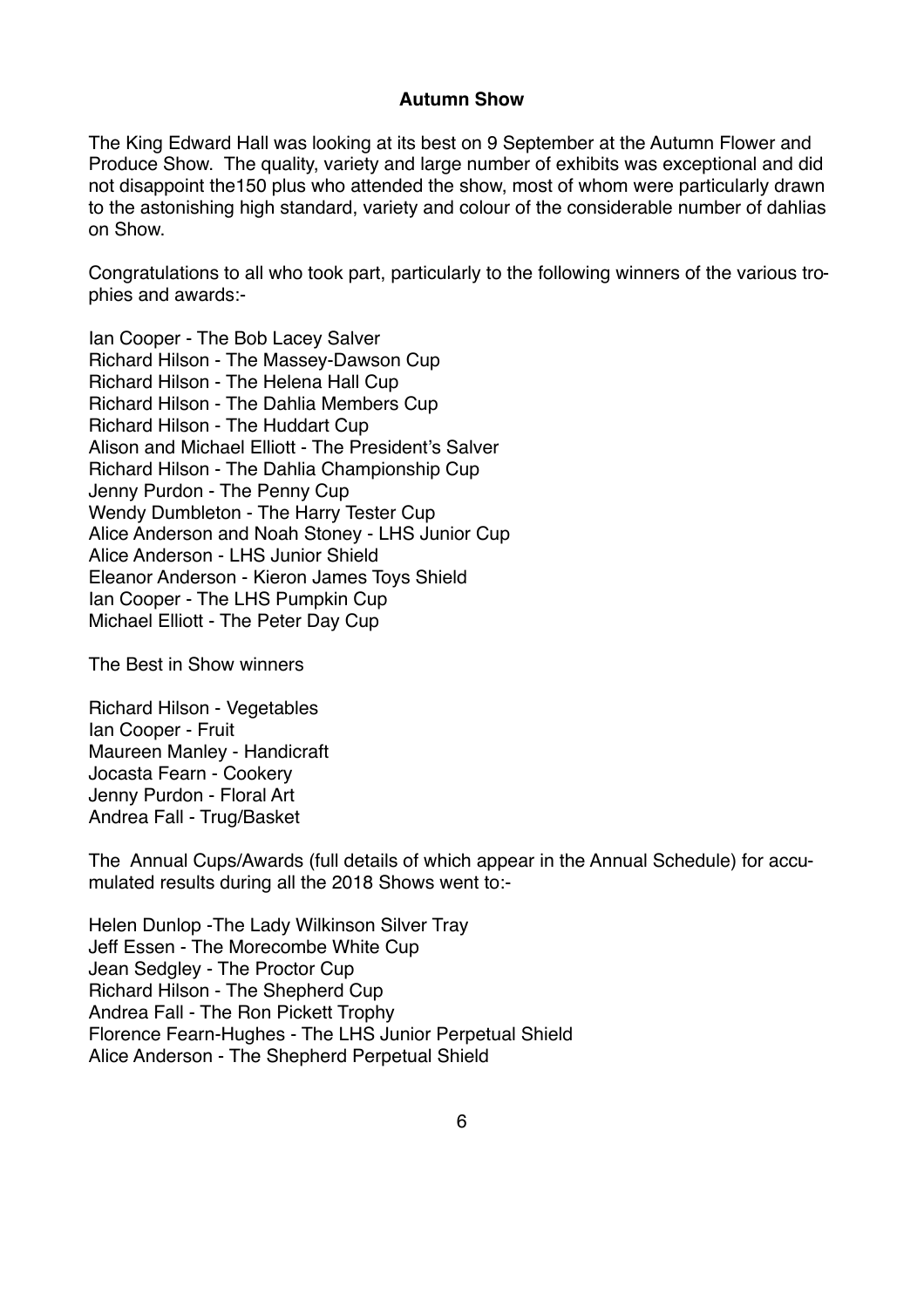As usual the volunteer team of 'caterers' were kept busy the whole afternoon in the Jubilee Room where the slices of many homemade cakes on sale (with tea/coffee) were very popular. The Jubilee Room also had excellent quality plants on sale and looked very colourful with each table displaying one of the many 'last minute' flower arrangements made from the 'left overs' of the flower arrangers in the main show. Some of these 'left overs' also went into the colourful display of flowers in 4 large vases 'dotted' around the Newcombe Hall and Jubilee Room.

Thanks to the help of the various organisers, volunteers, judges, exhibitors and visitors, the show was another very successful LHS event. However, more volunteers are required to ease the pressure of organising our shows, particularly clearing up at the end of each show and returning our tables etc to our store*(Chris Gurr)*

# **Outings**

On 13 September, the weather was lovely for our final trip of the year and the visit to Fishbourne Roman Palace and Woolbedding Gardens was a perfect way to bring our season of outings to an end. Thanks to the efforts of Rose Mortenson, for many, these trips are enjoyable sociable events as well as being able to experience the interesting places that we are visiting, particularly the lovely gardens that Rose always makes sure are included on each trip. (*Chris Gurr)*

# **Reminders for your diaries**

**6 October** - Sundries Centre is open **10 October** - Evening Talk by Rosy Hardy - see below **13 October** - Coffee Morning and plant sale **28 October** - Sundries Centre is open for the last time this year **14 November** - AGM, followed by a talk entitled "How to commit the perfect murder and put the body to good use in the garden afterwards" by Guy Deakins **7 December** - Christmas Social (see below)

**Events in early 2019** (See Show Schedule and Programme due in January for further details)

**9 January** - Talk by Barry Newman about vegetable growing in a raised bed **2 February** - Coffee morning, plant sale and Seed Swap (see below) **13 February** - Talk by Sheila Preston on 'Churchyards as important areas of nature conservation'

**13 March** - Talk by Peter Lovett on 'native orchids of Sussex, Surrey and Kent'

**Talk by Rosy Hardy** - 10 October - Rosy's nursery, which grew out of her and her husband selling plants at car boot sales 30 years or so ago, won their 23rd Gold Medal at this year's Chelsea Flower Show. What she has to say will doubtless be very interesting and the talk will be worthwhile attending. The entry fee will be £2 for members and £5 for non members who, if they wish, can join the LHS before the start of the Talk.